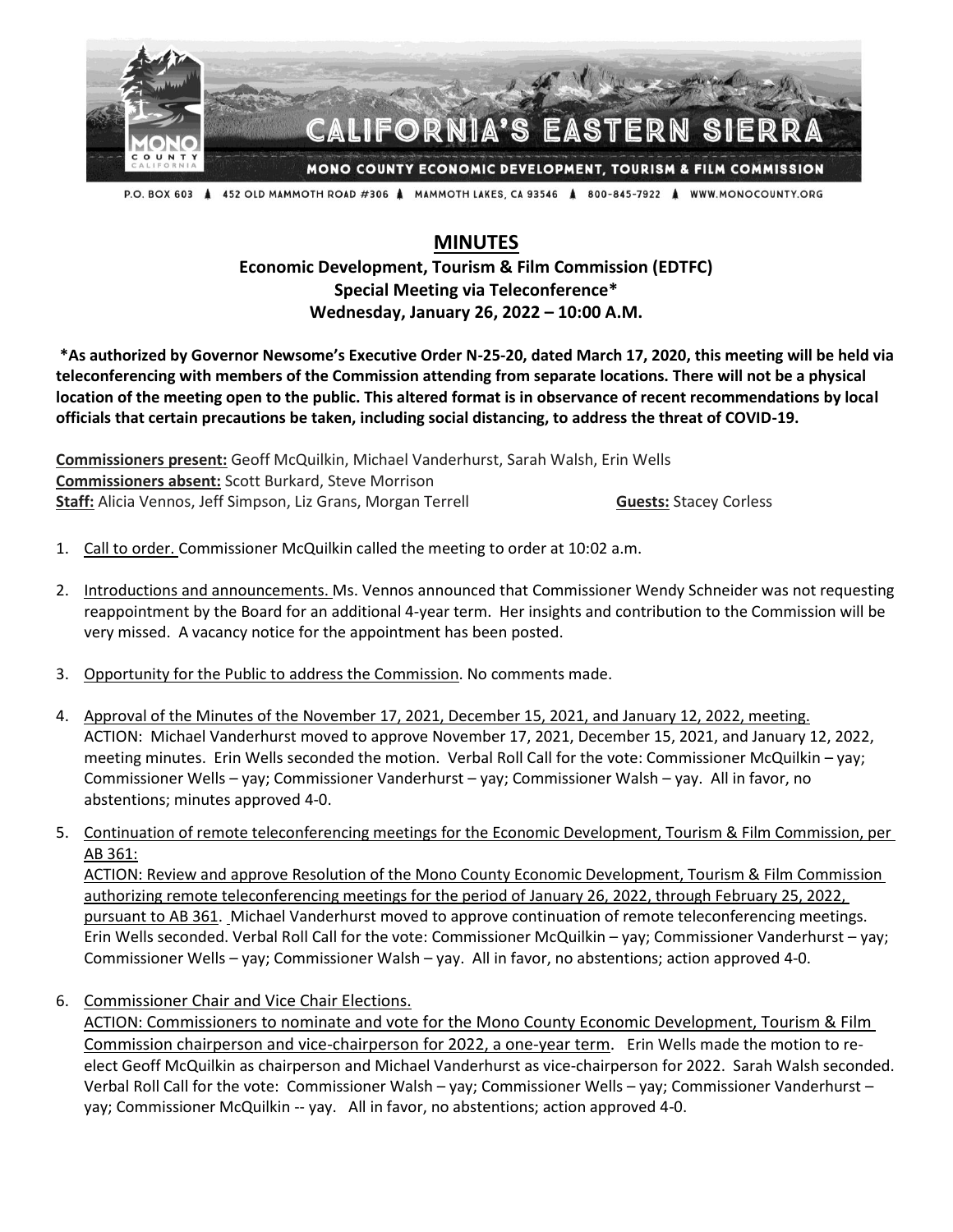## 7. Monthly Financial/Budget report.

- a. FY 21-22 Budget- Quarterly Report. Ms. Vennos reported that mid-year budget review is underway. The Board of Supervisors will be reviewing any requests for additional funding by County departments on February 22, 2022. She added the Economic Development budget is on track with spending at approximately 50 percent expended by the mid-year mark.
- b. Transient Occupancy Tax reports, and other fiscal metrics, as available. TOT receipts for Quarter 2 are still pending.

## 8. Economic Development and Tourism report – information on current or emerging issues, including but not limited to:

- 
- a. Report on the Community Economic Resilience Fund (CERF) program, the assigned economic regions for the CERF grant program and other parameters. Staff provided a recap on the CERF [program,](https://opr.ca.gov/economic-development/just-transition/docs/20211221-CERF_101_External_Partners.pdf) which is a state-funded \$600 million grant to help bolster regional economies with funding available on a competitive basis to 13 different established regions within the state. The assigned Eastern Sierra economic region includes Mono, Inyo, Alpine, Amador, Calaveras, Tuolumne, and Mariposa. Each assigned region will receive a \$5 million planning grant that will be coordinated and administered by a convening nonprofit fiscal agency. Next steps will be determined by the State administrative agencies to select the planning agent from a RFP process for our region.
- b. Update regarding Local, State, Federal business assistance programs. Mr. Simpson shared information on the California Dream Fund Program, a \$35 million fund that will provide micro grants up to \$10,000, focusing on businesses for childcare, retail and manufacturing. The Employee Retention tax credit program is stilling rolling, in which up to 80% of employee taxes are reimbursable.
- c. Update regarding application for Community Development Block Grant (CDBG) CARES Act CV1, 2, 3 for Microenterprise Financial Assistance Program for small businesses. Mr. Simpson reported that CV1, CV2 & CV3 grant programs were made available to local businesses in unincorporated Mono County, and one business has applied for a \$35,000 forgivable loan. Others are in the process of applying. There are two separate funding sources. CV-1 involves a \$5,000 microbusiness grant; CV 2-3 provides forgivable loans up to \$35,000 with varying criteria. Total funding is approximately \$300,000 and will be distributed on a first come, first served basis.
- d. Collateral Update: 2022 Visitor Guide; Backroads Guide; Fall Color Guide; Fishing Map; Community Maps, 2022 Events Calendar. Staff completed the 2022 Visitor Guide, fully advertising free for the first time. As well, the 2022 Scenic Events Calendar was designed and produced prior to the ISE show and distribution is county-wide and the 395 Corridor.
- 9. Film Commission update. Ms. Vennos indicated that she has followed up with the Inyo National Forest and the proposed plan to allow Economic Development staff to handle intake of film permits. This is due to significant administrative vacancies on the Forest and thus its lack of capacity for film permit processing. In December, the Board of Supervisors approved ED staff to begin the intake role on a trial basis. However, Ms. Vennos reported that filming has been very quiet and the Forest Service staff may not need the assistance immediately.
- 10. Project Status Update, including public relations, advertising/social media, websites, and tradeshows/conferences. Mr. Simpson shared that staff continues to develop the brand refresh for the websites, and continuing to push as much winter recreation as possible. Mr. Simpson reported that he just returned from International Sportsmen's' Expo in Sacramento and distributed 30 boxes of collateral – about 70% of pre-pandemic attendance.

## 11. Commissioner Reports.

• Ms. Wells reported that Bridgeport is very quiet as usual for winter season. A lot of reservations are being made, so summer projections are good. The only concern is not knowing what's happening on the restaurant front. Mr. Simpson added that the sale of Rhino's will close escrow on February 1<sup>st</sup>, 2022, and the new owner hopes to open a few weeks after the purchase is final.